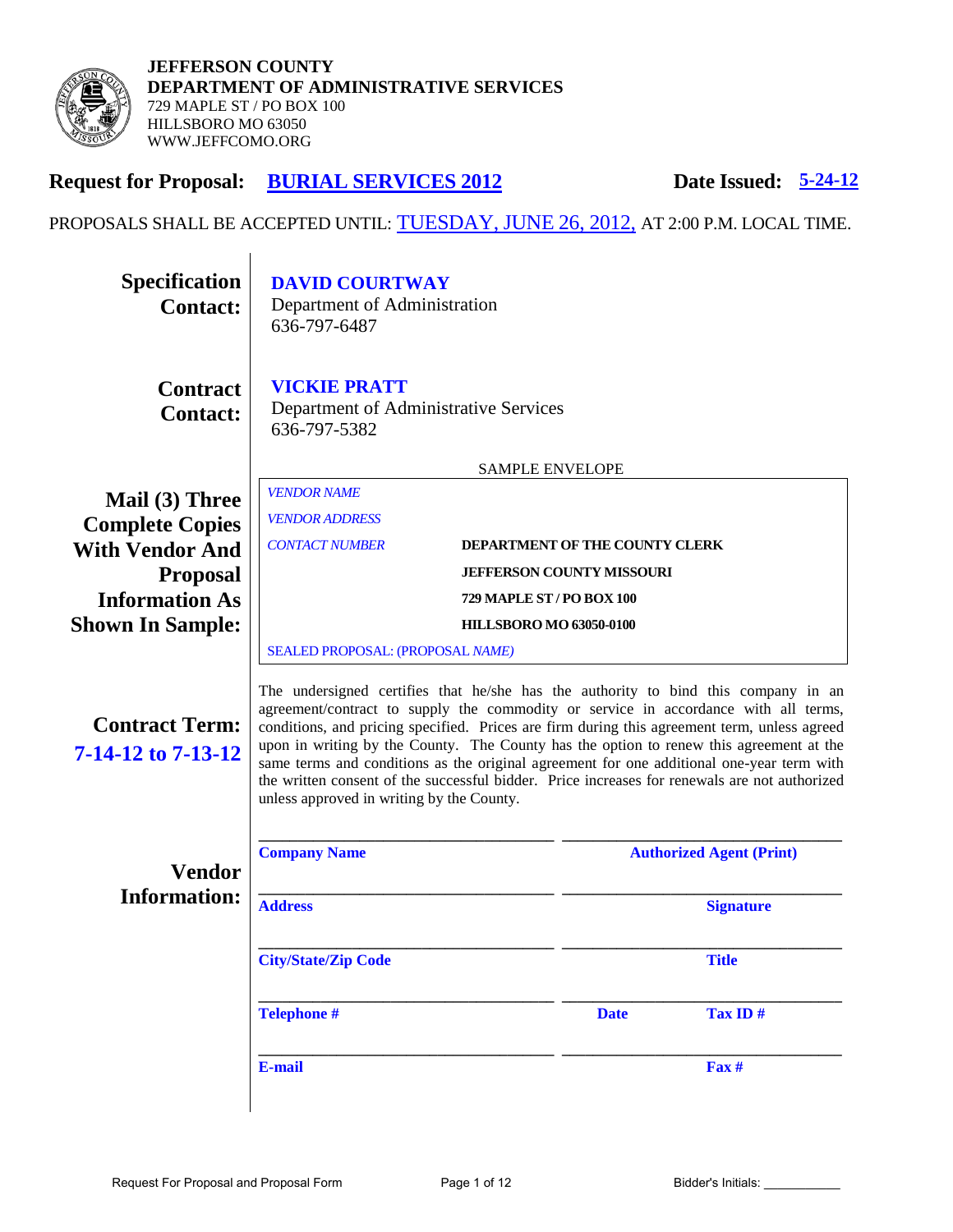# **TABLE OF CONTENTS:**

| <b>Legal Notice and Request for Proposal</b> | Page 1  |
|----------------------------------------------|---------|
| <b>Table of Contents</b>                     | Page 2  |
| <b>Proposal Requirements</b>                 | Page 3  |
| <b>Proposal Form and Contract</b>            | Page 5  |
| <b>Affidavit</b>                             | Page 8  |
| <b>Specifications</b>                        | Page 10 |
| <b>Exceptions to Proposal</b>                | Page 10 |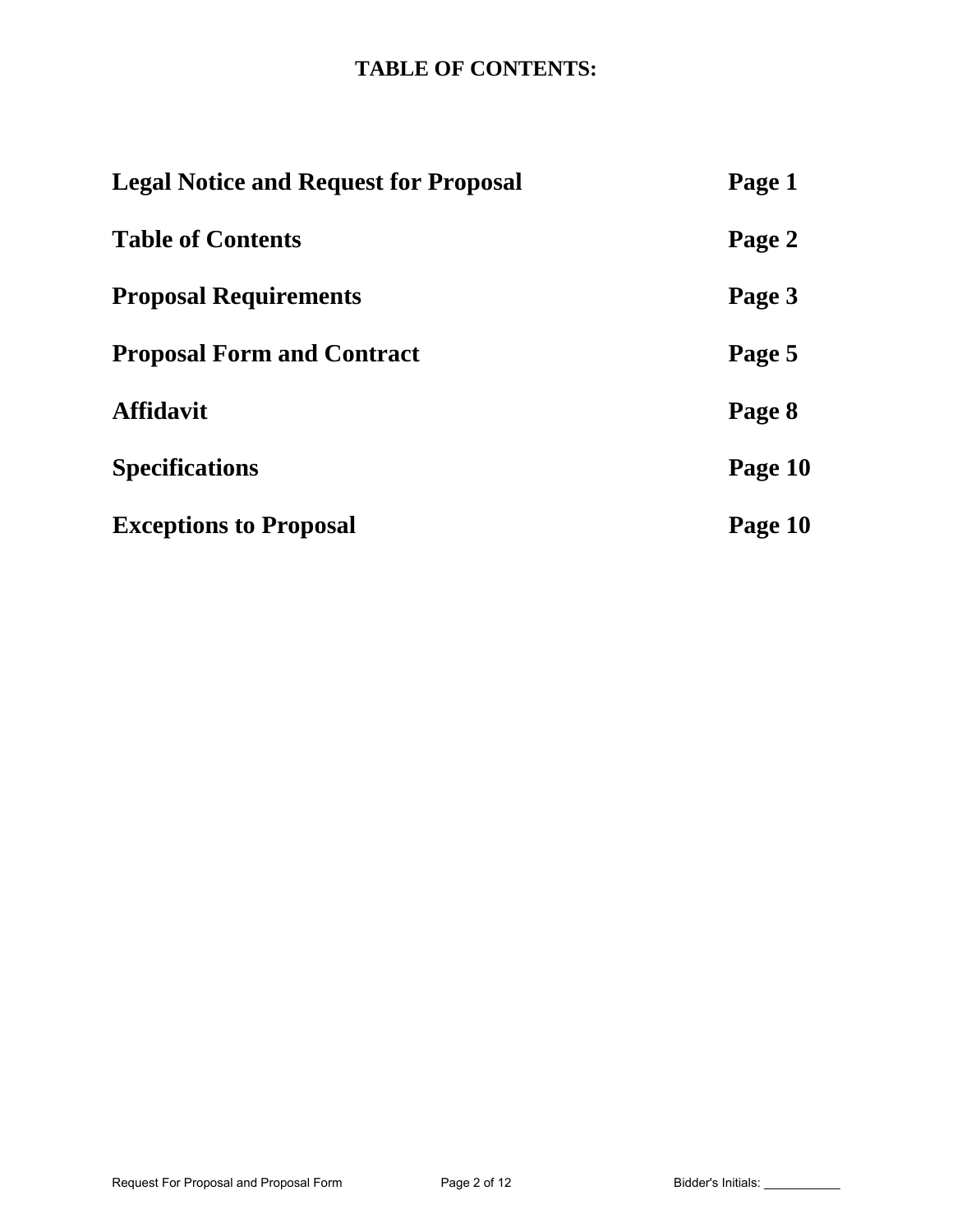## **PROPOSAL REQUIREMENTS**

### **A. PROPOSAL SUBMISSION:**

Submit proposal form in triplicate (three copies) with specification pages, if applicable. No facsimile or electronic proposals shall be accepted and shall be rejected. A fully executed Affidavit is required by Section 285.530 RSMo and shall be submitted with the proposal form. A copy of the Affidavit is attached hereto. Failure to execute the Affidavit shall result in the proposal being rejected. Vendor shall comply with the requirements of Sections 285.525 to 285.555 of the Revised Statutes of the State of Missouri. If any part of the work is subcontracted, each subcontractor shall comply with the same requirements of this specification. No contractor shall knowingly employ, hire for employment, or continue to employ an unauthorized alien to perform work within the State of Missouri. Vendor and any of its subcontractors, shall, by sworn affidavit and provision of documentation, affirm their enrollment and participation in a federal work authorization program with respect to the employees working in connection with the contracted services. Vendor and its subcontractors shall also sign an affidavit affirming that they do not knowingly employ any person who is an unauthorized alien. Prevailing Wage

Vendor and its subcontractors shall pay not less than the prevailing hourly rates of wages, as determined by the Labor and Industrial Relations Commission of Missouri. Vendor shall abide by the most current Annual Wage Order published by the Missouri Department of Labor and Industrial Relations or other similar resources and publications.

#### **B. BASIS OF PROPOSAL AWARD:**

Award may be made on an item-by-item basis to the lowest and best proposals or award may be made to the lowest and best proposal total, whichever is in the best interest of the County. County may reject any or all proposals for any reason and may waive any informality. Proposals submitted from a Missouri State Contract shall include a copy of the State Contract with the proposal.

It is further agreed that the Contract shall not be valid and binding upon the County until approved by the County Counselor, as to legal form and is subject to the Ordinances, Resolutions and Orders of Jefferson County, Missouri, and State and Federal Law. If no proposal or proposals have been awarded by the County Council within thirty (30) days following the opening of the proposal then all proposals will be deemed rejected.

#### **C. PROPOSAL PREPARATION:**

- 1. Vendors are responsible for examination of drawings, specifications, schedules and instructions.
- 2. Each Vendor shall furnish the information required by the invitation. The vendor shall sign all required documents. All deletions and erasures shall be initialed
- 3. Alternate proposals for supplies or services other than specified shall not be considered unless authorized by invitation.
- 4. Vendor shall state a definite time for delivery of goods or for performance of services unless otherwise specified in the Request for Proposal.
- 5. When specified, samples must be timely submitted and at no expense to the County.
- 6. Failure to adhere to all requirements may result in the response being disqualified as non-responsive.

### **D. MODIFICATION OR WITHDRAWAL OF PROPOSALS:**

Proposals may be modified or withdrawn prior to the exact hour and date specified for receipt of proposals, provided the modification or withdrawal is in writing and is delivered in the same manner as a proposal submission.

#### **E. LATE PROPOSALS:**

It is the responsibility of the vendor to deliver his proposal or proposal modification on or before the date and time of the proposal closing to the Department of the County Clerk of Jefferson County. Proposals received late will be rejected and returned unopened to the vendor.

#### **F. PROPOSAL DEPOSITS:**

Proposal Deposits are not required unless specified in the Specifications.

#### **G. MATERIAL AVAILABILITY:**

Vendors must accept responsibility for verification of material availability, product schedules and other pertinent data prior to submission of proposal and delivery time. It is the responsibility of the vendor to notify the County immediately if the materials specified are discontinued, replaced, or not available for an extended period of time. All materials ordered by the County, shall be as needed. A sample of materials may be requested.

#### **H. ALTERNATE PROPOSALS:**

Where required, vendors must submit complete specifications on all alternate proposals with the proposal form. Alternate proposals without complete specifications may be rejected. Alternate proposals and exceptions to proposal clauses must be clearly noted on the proposal form. The County may accept or reject alternate proposals; whatever is most advantageous to the County.

Request For Proposal and Proposal Form Page 3 of 12 Bidder's Initials: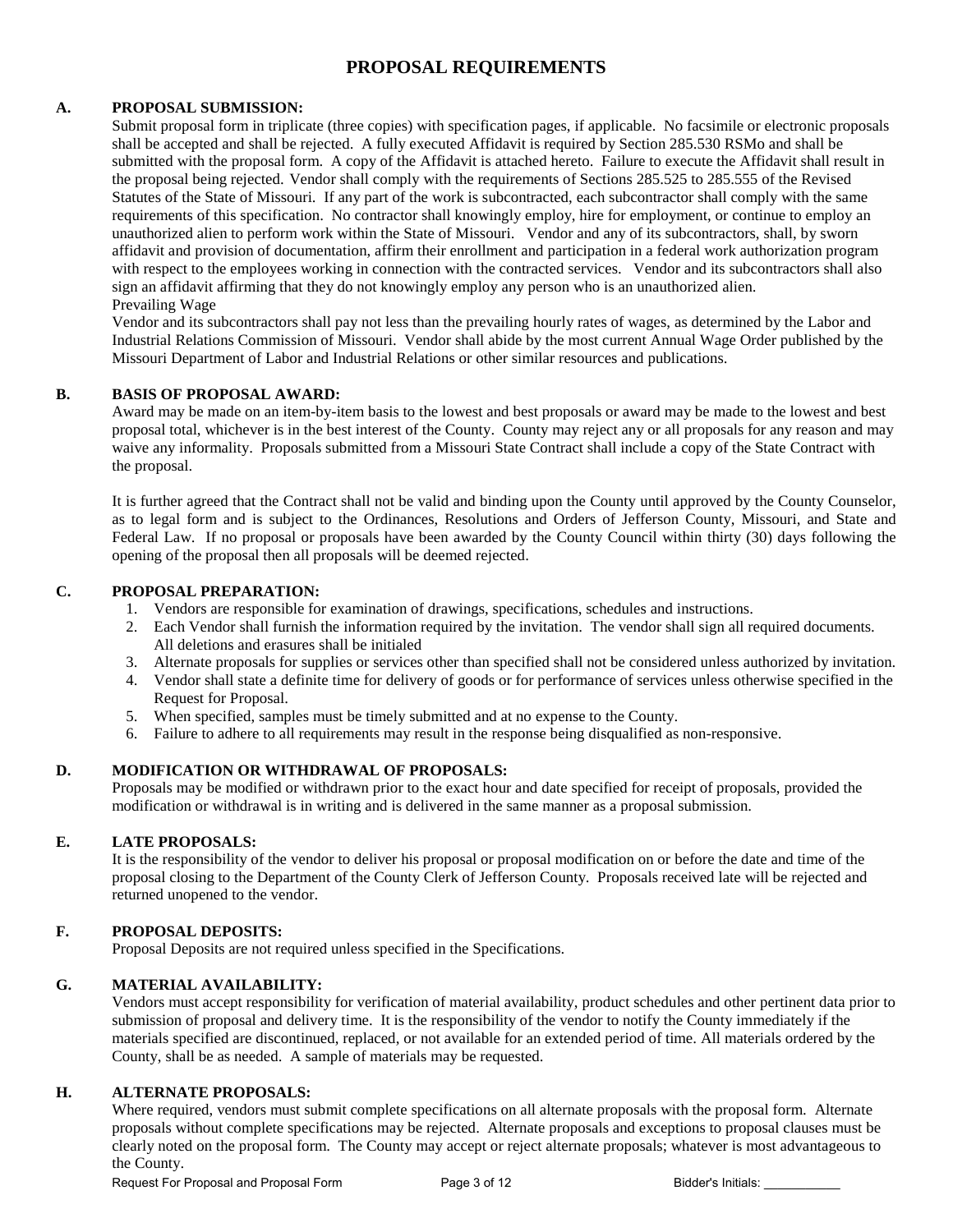#### **I. INCORPORATION OF DOCUMENTS:**

The terms of the proposal invitation, proposal specifications, proposal form are incorporated into the contract as if fully setout therein.

#### **J ADDENDA:**

Addenda to proposal specifications are incorporated by reference as if fully setout herein. It is the responsibility of the vendor to insure and verify that they are in receipt of and completed all attached addenda's prior to submission of proposal forms. Verification is made by contacting the Department of Administrative Services or by reviewing the County Web Site. [\(www.jeffcomo.org\)](http://www.jeffcomo.org/).

### **K**. **INSURANCE:**

 The Vendor/Contractor shall purchase and maintain insurance with an insurance company licensed to do business in the State of Missouri or in the state where the vendor is incorporated or otherwise licensed to do business and which shall remain, at all times during the term of any contract with the County, in full force and effect. Preference will be given to a Vendor/Contractor who provides insurance with an insurance company licensed to do business in the State of Missouri, but in any event said Vendor/Contractor shall provide said insurance at it's own expense. Such insurance shall be provided as will protect the Vendor/Contractor from claims which may arise out of or result from the Vendor/Contractor's execution of the work, whether such execution be by himself, his employees, agents, or by anyone for whose acts any of them may be liable. If any such work covered by the Contract is to be performed on County owned or leased premises, the Vendor agrees to carry liability and workman's compensation insurance, satisfactory to the County, and to indemnify the County against all liability, loss, and damage arising out of any injuries to persons and property caused by the Vendor, his sub-contractors, employees or agents. The insurance coverage shall be such as to fully protect the County and the general public from any and all claims for injury and damage resulting by any actions on the part of the Vendor/Contractor or its' forces as enumerated above. All policies must name the County as an additional insured and provide for thirty (30) days written prior to any material changes or cancellation. Any disputes regarding a breach, insurance amounts, liability, coverage, lapse or otherwise shall be litigated in the Circuit Court of Jefferson County, Missouri and the same shall be incorporated into any Contract agreed to by the parties.

 THE COUNTY REQUIRES **ORIGINAL** CERTIFICATES OF INSURANCE **BEFORE** THE CONTRACT IS AWARDED. ANY LAPSE IN INSURANCE COVERAGE OR CANCELLATION THEREOF BY THE CONTRACTOR OR SUB-CONTRACTORS DURING THE TERMS OF THE CONTRACT SHALL IMMEDIATELY BE DEEMED A MATERIAL BREACH UNDER THE TERMS OF ANY CONTRACT.

A. ( X ) Required ( ) Not Required **Comprehensive General Liability Insurance**

The Vendor/Contractor shall maintain and keep in full force and effect during the terms of this Contract such comprehensive general liability insurance as shall protect them from claims which may arise from operations under this Contract, whether such operations be by themselves or by anyone directly or indirectly employed by them. The amounts of insurance shall be not less than \$1,000,000.00 combined single limit for any one occurrence covering both bodily injury and property damage, including accidental death.

B. (X ) Required ( ) Not Required **Professional Liability Insurance**

The Vendor/Contractor shall provide the County with proof of Professional Liability Insurance, which shall protect the County against any and all claims, which might arise as a result of the operation of the Vendor/Contractor in fulfilling the terms of this Contract during the life of the Contract. The minimum amounts of such insurance will be \$1,000,000.00. Should any work be subcontracted, these limits will also apply.

C. (X) Required ( ) Not Required **Worker's Compensation Insurance:** per Missouri Revised Statutes Chapter 287

The Vendor/Contractor or his sub-contractor or contractors, shall maintain and keep in force of this Contract such worker's compensation insurance limits as required by the statues of the State of Missouri and Employer's Liability with limits no less than \$500,000.00.

#### **L. PROPOSAL OPENINGS:**

Proposals will be publicly opened and read aloud at the time indicated on page 1. The vendors and the public are invited but not required to attend the formal opening of the proposals. No decisions relating to the award of a contract or agreement will be made at the opening.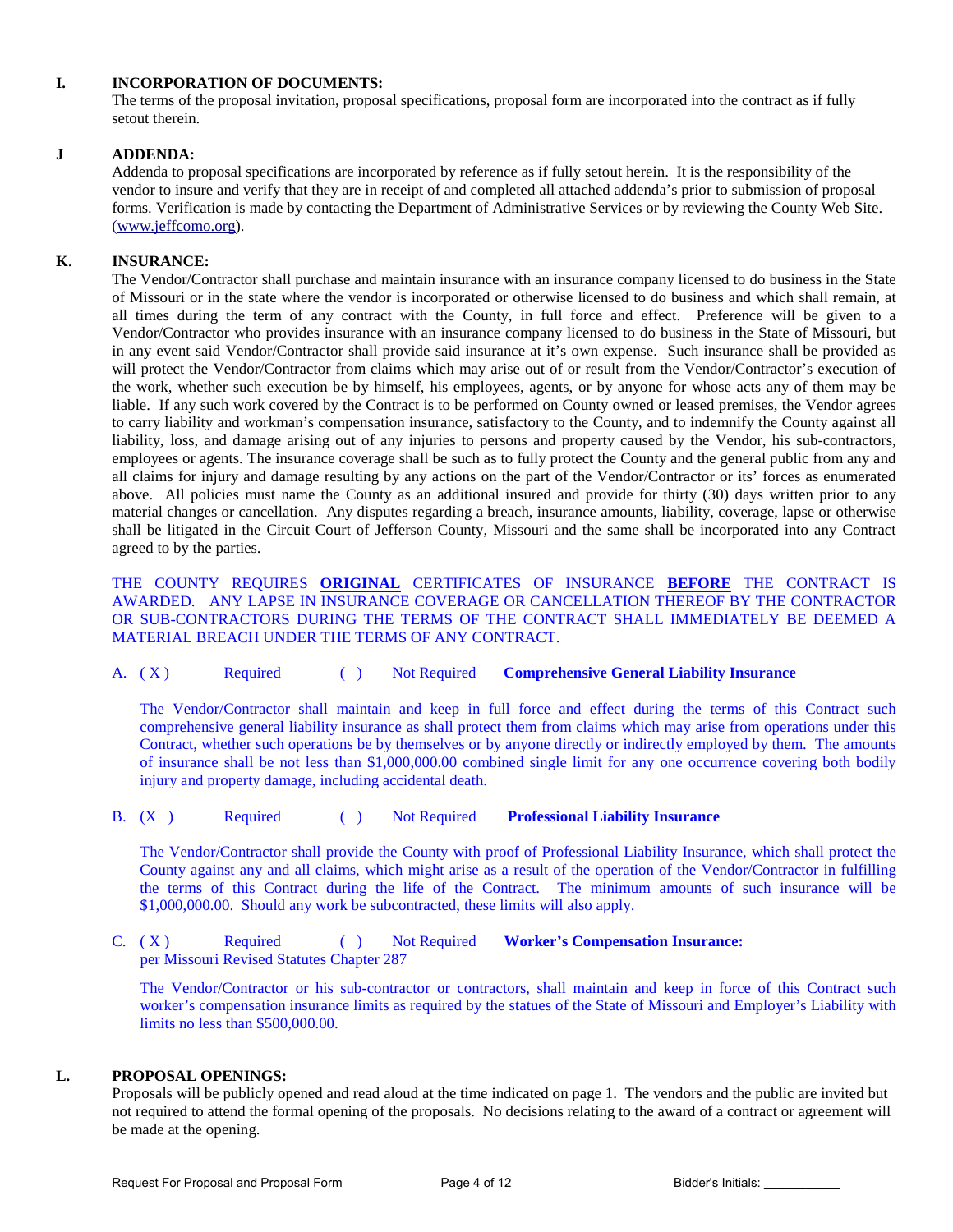#### **M. PROPOSAL TABULATIONS:**

Proposal Tabulations will be available 5 to 7 business days following the proposal opening. Proposal submissions are open for public review at the time of the proposal opening. Proposal tabulations are posted on the County's web-site address, [www.jeffcomo.org,](http://www.jeffcomo.org/) under the services tab, Invitation for Bid/Request for Proposal link. **NO COPIES** of proposal tabulations are sent to vendors.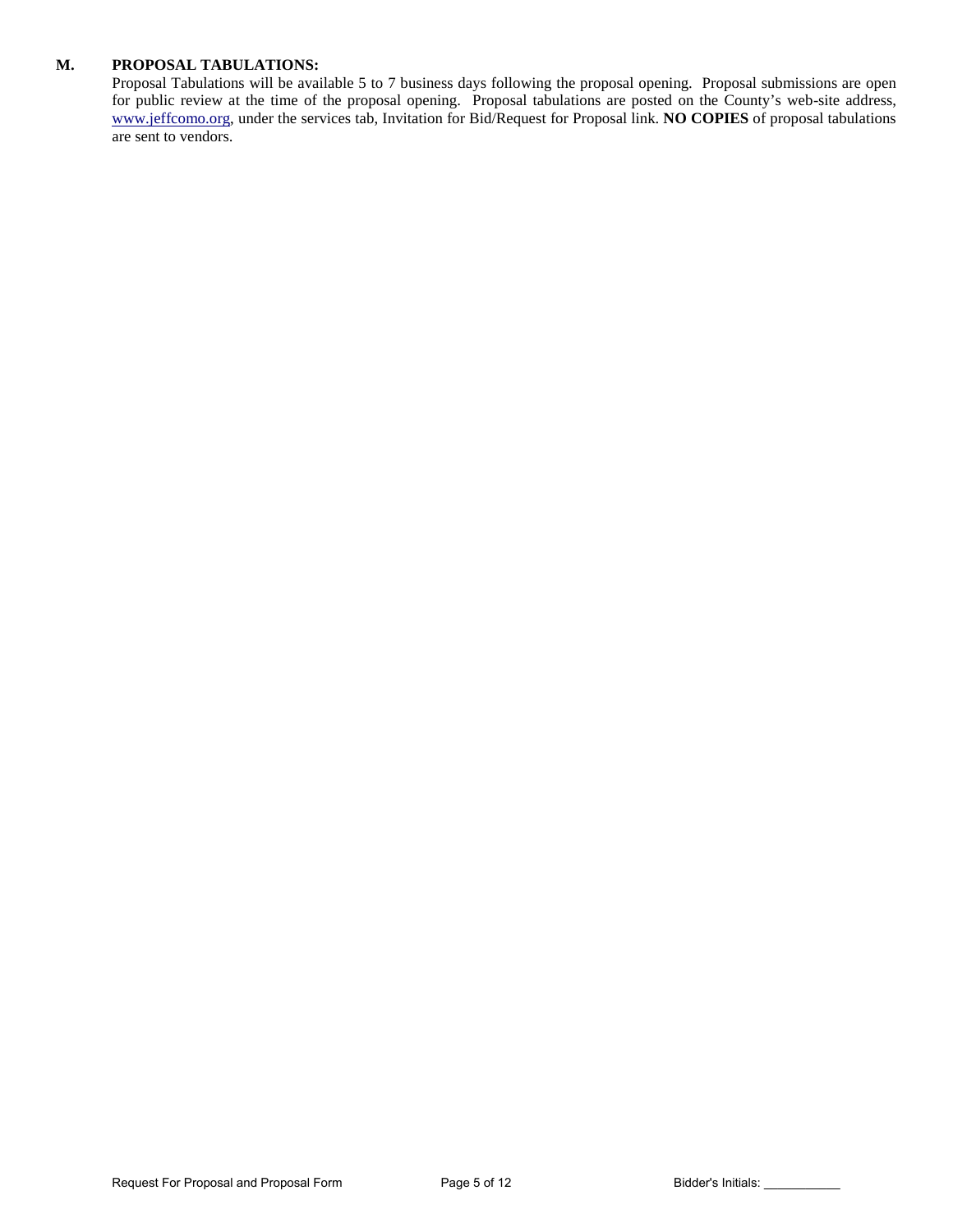## **PROPOSAL FORM AND CONTRACT**

#### **A. PROPOSAL REPRESENTATIONS:**

The vendor, by executing the proposal form certifies that:

- 1. The proposal complies with Request for Proposal, Form and Proposal Specifications.
- 2. The vendor is not debarred or suspended from participation in Federal Assistance programs.

#### **B. TAXES:**

No bid or proposal shall be awarded by Jefferson County unless the prospective bidder provides proof that the bidder does not owe delinquent real or personal property taxes to Jefferson County. The prospective bidder may be required to provide proof in the form of an original paid tax receipt issued by the Jefferson County Collector or a statement obtained from the Jefferson County Assessor that the applicant does not own any real or personal property in Jefferson County.

**Section 135.040 of the Jefferson County Code of Ordinances (Ord. No. 10-0411) requires that no bid or proposal shall be awarded by Jefferson County unless the prospective bidder provides proof that the bidder does not owe delinquent real or personal property, or that the bidder does not own any real or personal property in Jefferson County. All delinquent real or personal property taxes shall be paid, in-full, prior to the award of any bid, or proof shall be provided that the bidder does not own any real or personal property in Jefferson County prior to the award of any bid. Jefferson County considers that the failure to pay any and all real or personal property taxes due Jefferson County, Missouri, the failure to report all real or personal property owned, held or used in Jefferson County, the failure to provide proof thereof, and/or the failure to keep said tax bills current shall be deemed a material breach of the contract and will subject the contract to immediate cancellation. All taxes, due and owing, must be paid in full at the time the bid is awarded by Jefferson County and remain paid during the entire term of the contract unless the prospective bidder provides proof that the bidder does not own real or personal property in Jefferson County. This requirement shall not apply to the award of bids for projects which are funded in whole or in part by Federal funds.**

#### **C. CERTIFICATION OF INDEPENDENT PRICE DETERMINATION:**

- 1. The prices in the proposal shall be independently determined, without consultation, communication, or agreement for the purpose of restricting competition as to any matter relating to price with any Vendor or other person.
- 2. Unless otherwise required by law, the prices shall not have been knowingly disclosed by the Vendor prior to opening; or
- 3. No attempt has been made or will be made by the vendor to induce any other person or firm to submit or not to submit a proposal.

## **D. PRICE:**

The price(s) specified in this proposal shall be firm and not subject to contingency or reservation. The vendor represents prices specified in the proposal do not exceed current selling price for the same or substantially similar good or service, and are the same as or lower than other prices charged to the vendor's most favored customer. In the event the stated prices are determined to be higher than the prices for which Supplier has sold the items, or services, to others, this contract price shall be reduced accordingly. **Proposal prices are ALL INCLUSIVE: (Shipping, Handling, Delivery, and Assembly to locations specified by the County). Prices shall be firm for ALL County departments and locations for term of the agreement**.

#### **E. MISSOURI DOMESTIC PRODUCT PROCUREMENT ACT:**

Vendor represents that the goods provided comply with Sections 34.350 to 34.359, RSMo, known as the Domestic Product Procurement Act. The act encourages the purchase of products manufactured or produced in the United States, State of Missouri, and Jefferson County, Missouri. Vendor shall include proof of compliance with the Act with the proposal.

#### **F. NON-EXCLUSIVE AGREEMENT:**

The contractor shall understand and agree that the contract shall not be construed as an exclusive agreement and further agrees that the County may secure identical and/or similar services or products from other sources at anytime in conjunction with or in replacement of the contractor's services.

#### **G. DEFINITIONS:**

- 1. The term "County" means the Jefferson County, Missouri and its designated representatives.
- 2. The term "Vendor" means Supplier, Contractor, and Seller and includes designated representatives.
- 3. The term "RFP" means Request for Proposal.
- 4. The term "Agreement/Contract means Binding Agreement, Contract, Request for Purchase, Order.

## **H. INSPECTION, ACCEPTANCE AND APPROVALS:**

Goods shall at all times and places, including the period of manufacture, are subject to inspection and test by County. County will accept or give notice of rejection of goods delivered within a reasonable time after receipt. Acceptance shall not waive any warranty. All goods supplied are subject to final inspection and acceptance by County notwithstanding payment, prior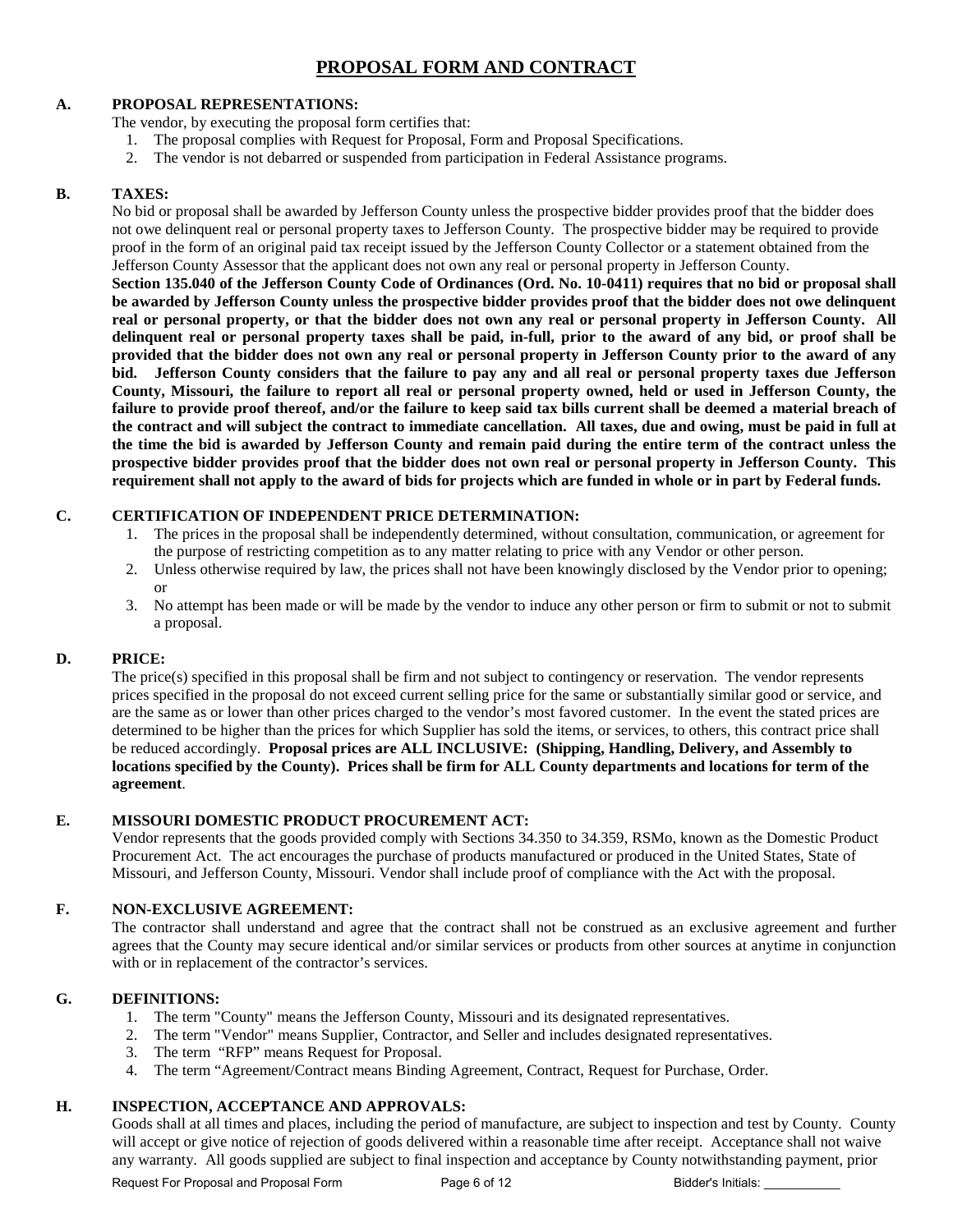inspections or approvals. County may require prompt replacement or correction of rejected goods at Supplier's expense, including a reduction in price for rejected goods. Supplier shall not resubmit rejected goods to County without prior written approval and instructions from County. In addition, Supplier shall identify resubmitted goods as previously rejected. Supplier shall provide and maintain a quality assurance and control system acceptable to County.

### **I. WARRANTY:**

Unless otherwise agreed to in writing by the parties, Supplier warrants that items ordered to specifications will conform thereto and to any drawings, samples or other descriptions furnished or adopted by County, or, if not ordered to specifications will be fit and sufficient for the purpose intended, and that all items will be new, merchantable, of good material and workmanship, and free from defect. Such warranties, together with Supplier's service warranties and guarantees, if any, shall survive inspection, test, acceptance of, and payment for the items and shall run to County and its assigns. Except for latent defects, the County shall give notice of any nonconformity to the Supplier within one (1) year after acceptance. County may return for credit or require prompt correction or replacement of the defective or non-conforming goods or have the defective good corrected or replaced at Supplier's expense. Return to Supplier of any defective or non-conforming goods and delivery to County of any corrected or replaced goods shall be at Supplier's expense. Defective or non-conforming items shall not be corrected or replaced without written authorization by County. Goods required to be corrected or replaced shall be subject to the provisions of this clause and the clause hereof entitled "Inspection, Acceptance and Approvals" in the same manner and to the same extent as goods originally delivered under this contract.

#### **J. PAYMENT:**

County will pay Supplier for goods upon delivery to, submission of certified invoices and acceptance. The County will not be responsible for articles or services furnished without a purchase order. Price is tax-exempt.

#### **K. CHANGE ORDER:**

County may make changes within the general scope of this contract. If any such changes cause an increase or decrease in the cost of or the time required for the performance of any part of the work, whether changed or not changed by any such order, an equitable adjustment shall be made in the price or delivery schedule or both, and any change order shall be in writing. Any claim by a Supplier for adjustment under this clause shall be asserted within fifteen (15) days from the date of receipt of this written order directing the change, provided, however, County, if it decides that the facts justify such action, may receive and act upon such claim asserted at any time prior to final payment.

#### **L. DELIVERIES:**

Deliveries shall be made in strict accordance with any delivery schedule contained in the proposal specification or contract and in the exact quantity ordered. Failure to adhere to delivery schedule is reason for termination in accordance with the "termination" clause. Deliveries are to be made at locations specified by the County at time of Order.

#### **M. RESPONSIBILITY FOR SUPPLIES:**

Pursuant to Section 290.560 RSMo, Supplier/Contractor shall employ only Missouri laborers and laborers from nonrestrictive states except that other laborers may be used when Missouri laborers or laborers from nonrestrictive states are not available, or are incapable of performing the particular type of work involved, if so certified by the contractor and approved by the County. Except as otherwise provided, Supplier shall be responsible and bear all risks for loss and damage to goods until delivery at County's facilities, regardless of F.O.B. point, point of inspection or acceptance; and if the goods are rejected.

#### **N. SUBCONTRACTS:**

Supplier shall not enter into any subcontract(s) in excess of \$25,000 or 20% of this contract price; whichever is less, for any goods without County's prior written approval.

#### **O. CHOICE OF LAW:**

This proposal and contract shall be governed and interpreted according to the laws of the State of Missouri. Venue for any court action shall be in Jefferson County, Missouri.

#### **P. TERMINATION:**

1. General: Performance of work may be terminated by the County in whole, or from time to time in part, whenever County shall determine that such termination is in the best interests of County. Termination shall be affected by delivery to Supplier of a Notice of Termination specifying the extent to which performance of work is terminated and the date upon which such termination becomes effective. If such notice does not state termination is pursuant to subparagraph 2, 3, or 4 of this paragraph, County shall have the right to so indicate within thirty (30) days. If no notice is delivered within the thirty (30) day period, or such longer periods as is mutually agreed to by the parties, the original Notice of Termination shall be deemed to be issued pursuant to subparagraph 1 of this paragraph.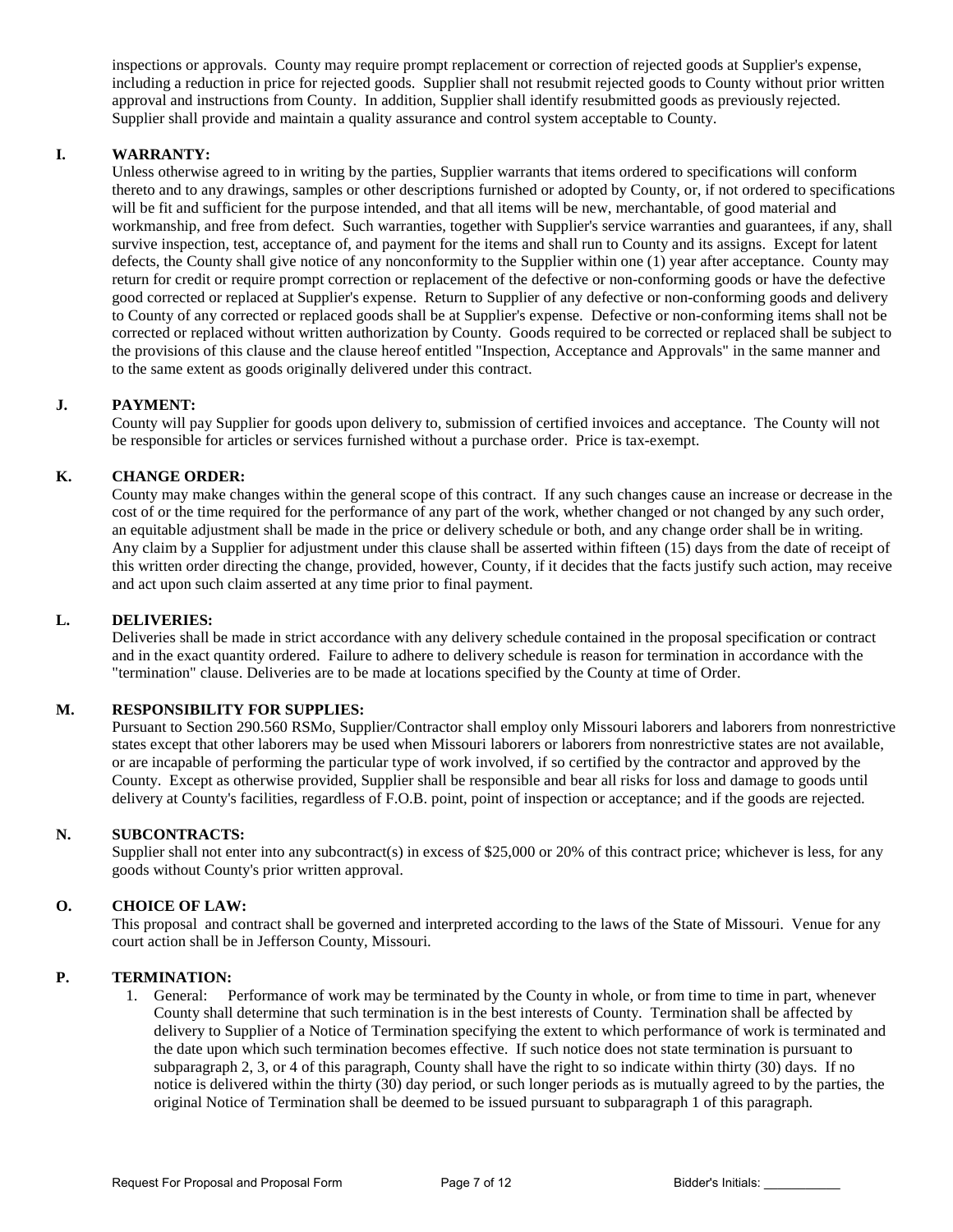- 2. Bankruptcy or Insolvency: In the event bankruptcy proceedings are commenced by or against Supplier or under any provisions of the United States Bankruptcy Act or for the appointment of a receiver or trustee or a general assignment for the benefit of creditors of either party, County shall be entitled to terminate without further cost or liability.
- 3. **Section 135.040 of the Jefferson County Code of Ordinances (Ord. No. 10-0411) requires that no bid or proposal shall be awarded by Jefferson County unless the prospective bidder provides proof that the bidder does not owe delinquent real or personal property, or that the bidder does not own any real or personal property in Jefferson County. All delinquent real or personal property taxes shall be paid, in-full, prior to the award of any bid, or proof shall be provided that the bidder does not own any real or personal property in Jefferson County prior to the award of any bid. Jefferson County considers that the failure to pay any and all real or personal property taxes due Jefferson County, Missouri, the failure to report all real or personal property owned, held or used in Jefferson County, the failure to provide proof thereof, and/or the failure to keep said tax bills current shall be deemed a material breach of the contract and will subject the contract to immediate cancellation. All taxes, due and owing, must be paid in full at the time the bid is awarded by Jefferson County and remain paid during the entire term of the contract unless the prospective bidder provides proof that the bidder does not own real or personal property in Jefferson County. This requirement shall not apply to the award of bids for projects which are funded in whole or in part by Federal funds.**
	- 4. Default: County may terminate the whole Contract or any part in either of the following circumstances: a. If supplier fails to deliver the items required by the contract within the time specified; or
		- b. If supplier fails to perform any of the other provisions of the contract, or so fails to make progress as to endanger performance of the contract in accordance with its terms, and in either of these two circumstances does not cure such failure within a period of ten (10) days after notice from County specifying such failure. In the event of termination under subparagraph 1, County shall have the right to procure, on such terms and in such manner as it may deem appropriate, items similar to those terminated, and to recover from Supplier the excess cost for such similar items provided, however, Supplier shall not be liable for such excess costs where the failure upon which the termination is based has arisen out of causes beyond the control of Supplier and without the fault or negligence of Supplier. Such causes shall be deemed to include fires, floods, earthquakes, strikes, and acts of the public enemy. The rights of County provided in subparagraph 1 shall be in addition to any other rights provided by law or the contract.
		- c. In the event of the Supplier's non-compliance with the provisions as set forth. This Contract may be cancelled, terminated or suspended in whole or in part and the supplier may be declared ineligible for further County contracts. The rights and remedies of the County provided in this paragraph shall not be exclusive but are in addition to any remedies provided in this Contract or as provided for by law.

#### **Q. NOTICE AND SERVICE THEREOF:**

Any notice from the County shall be in writing and considered delivered and the service thereof completed when said notice is posted, by certified or regular mail, to the Supplier, at the address stated on the proposal form.

#### **R. CONTRACT TERM:**

Performance shall be governed solely by the terms and conditions as set forth in the Request for Proposal, Proposal Specifications, Proposal Form and the Contract notwithstanding any language contained on any invoice, shipping order, bill of lading or other document furnished the Seller at any time and the acceptance by the County for any goods furnished.

#### **S. COMPLIANCE WITH APPLICABLE LAWS:**

Supplier warrants it has complied with all applicable laws, rules and ordinances of the United States, Missouri or any other Governmental authority or agency in the manufacture or sale of the goods, including but not limited to all provisions of the Fair Labor Standards Act of 1938, as amended.

## **T. ACTS OF GOD:**

No party shall be liable for delays, nor defaults due to Acts of God or the public enemy, riots, strikes, fires, explosions, accidents, governmental actions of any kind or any other causes of a similar character beyond its control and without its fault or negligence.

#### **U. SELLER'S INVOICES:**

Invoices shall contain the following information. Contract number (if any), Purchase Order Number, Item number, contract description of goods or services, sizes, quantities, unit prices and extended totals. Invoices for and inquiries regarding payment should be addressed to the County Accounts Payable Clerk.

#### **V. APPROVAL:**

It is agreed the acceptance of a proposal shall not be valid and binding upon the County until approved by the County Purchasing Agent, County Council and County Counselor.

Request For Proposal and Proposal Form Page 8 of 12 Bidder's Initials: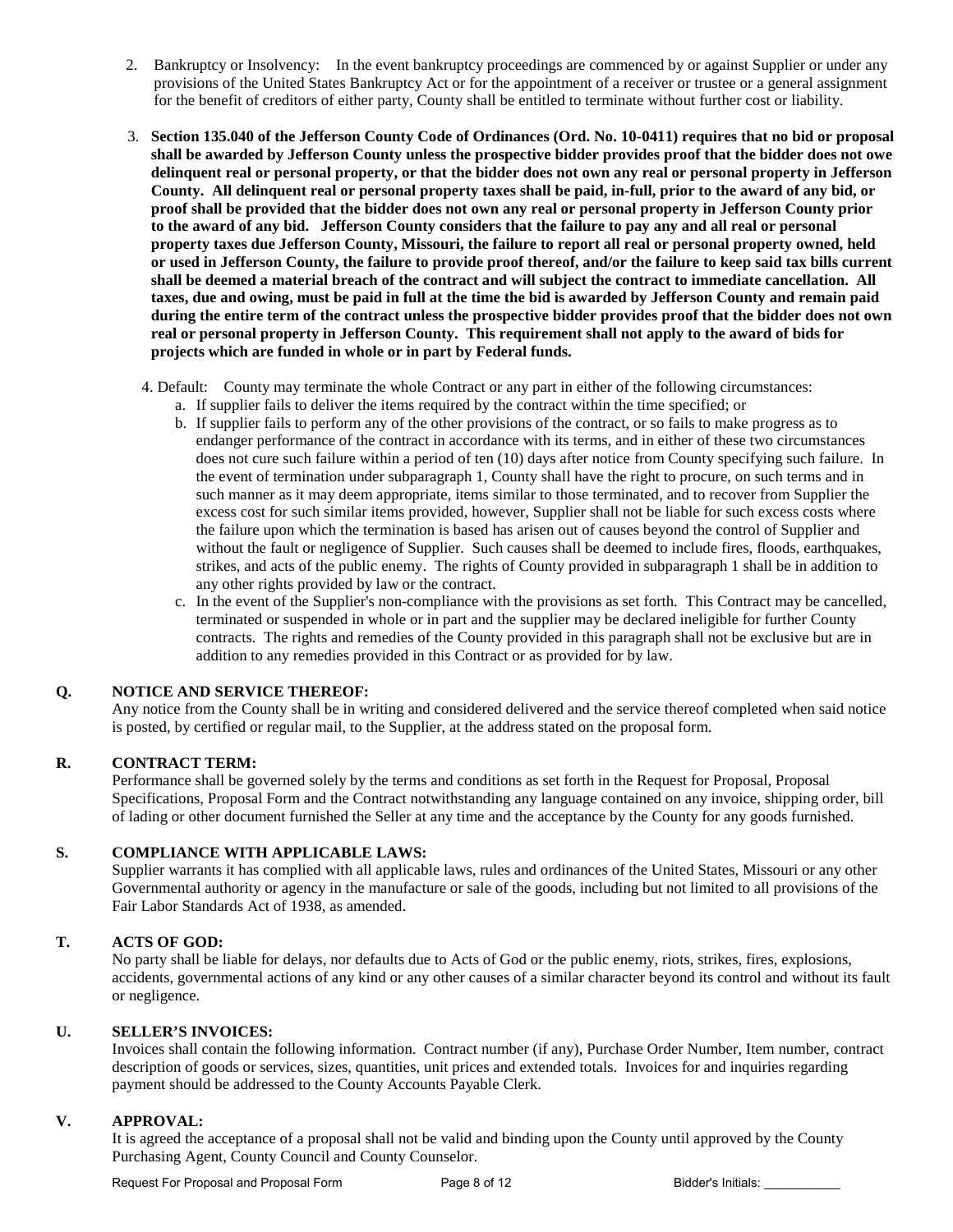#### **W. INDIVIDUAL, PARTNERSHIPS, CORPORATIONS:**

Indicate: [ ] Individual: [ ] Partnership: [ ] Corporation.

Incorporated in the State of \_\_\_\_\_\_\_\_\_\_\_\_\_\_\_\_\_\_\_\_\_\_\_\_\_\_\_\_.

#### **X. LITIGATION:**

This agreement shall be interpreted under the laws of the State of Missouri. Any disagreements, questions, controversies, litigation or other causes of action whatsoever arising from or under the terms of this agreement shall be resolved in the trial courts of 23rd Judicial Circuit Court of the State of Missouri-Hillsboro, Missouri.

# THE INVITATION FOR BID / REQUEST FOR PROPOSAL NOTICES ARE POSTED ON THE JEFFERSON COUNTY, MISSOURI WEBSITE AT [WWW.JEFFCOMO.ORG](http://www.jeffcomo.org/) LOCATED UNDER THE SERVICES TAB, INVITATION FOR BID / REQUEST FOR PROPOSAL LINK.

# **SPECIFICATION CONTACT**

# **DAVID COURTWAY – DEPARTMENT OF ADMINISTRATION 636 797 6487**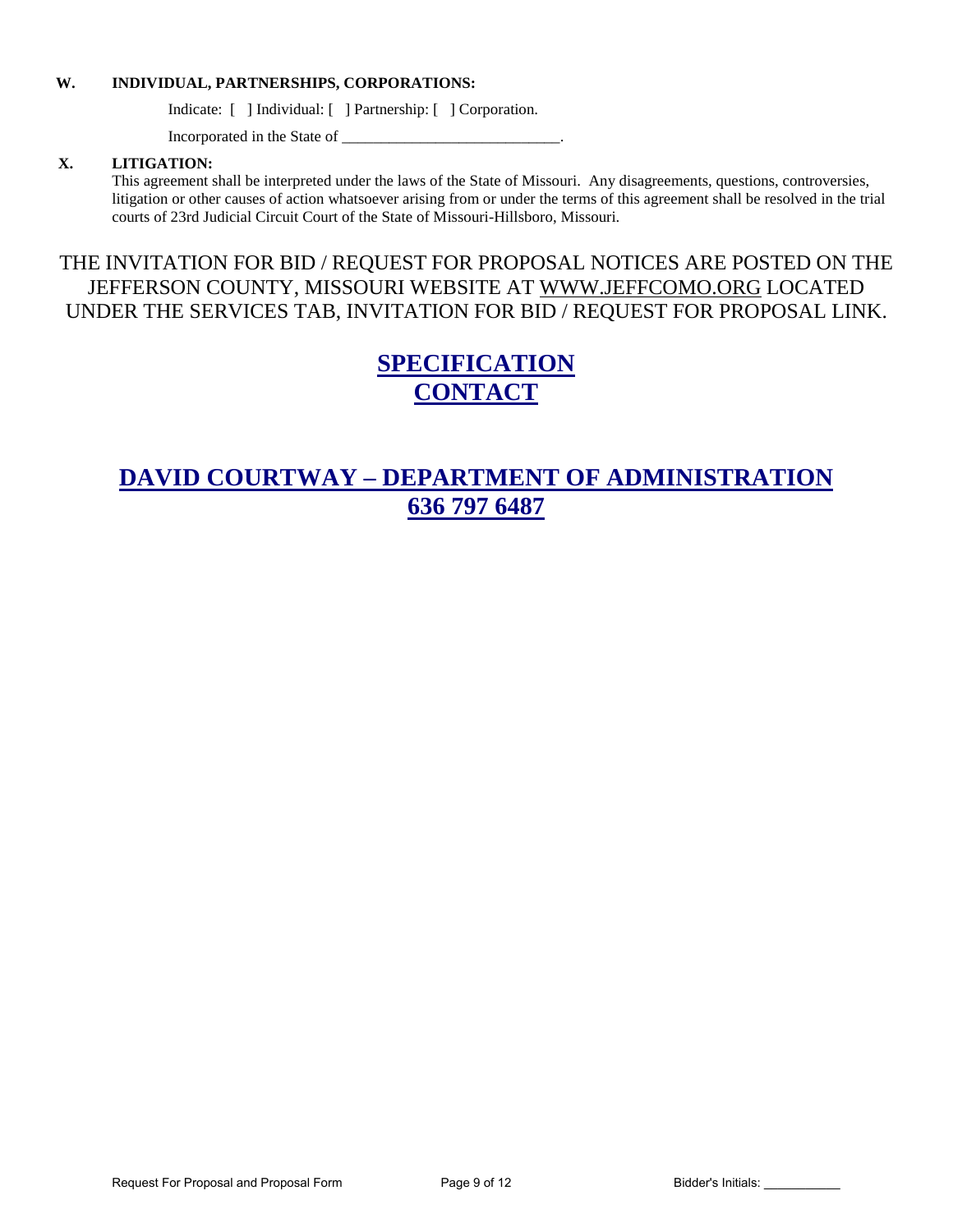## **AFFIDAVIT OF WORK AUTHORIZATION**

The grantee, sub grantee, contractor or subcontractor who meets the section 285.525, RSMo definition of a business entity must complete and return the following Affidavit of Work Authorization.

| Comes now                                                                                                        | (Name of Business Entity Authorized Representative) as                                                      |  |  |  |
|------------------------------------------------------------------------------------------------------------------|-------------------------------------------------------------------------------------------------------------|--|--|--|
|                                                                                                                  | (Position/Title) first being duly sworn on my oath, affirm                                                  |  |  |  |
|                                                                                                                  | (Business Entity Name) is enrolled and will continue to participate in the                                  |  |  |  |
|                                                                                                                  | E-Verify federal work authorization program with respect to employees hired after enrollment in the program |  |  |  |
|                                                                                                                  | who are proposed to work in connection with the services related to                                         |  |  |  |
| (Bid/Grant/Subgrant/Contract/Subcontract) for the duration of the grant, subgrant, contractor, or subcontractor, |                                                                                                             |  |  |  |
|                                                                                                                  | if awarded in accordance with subsection 2 of section 285.530, RSMo. I also affirm that                     |  |  |  |
|                                                                                                                  | (Business Entity Name) does not and will not knowingly employ a person                                      |  |  |  |
|                                                                                                                  | who is an unauthorized alien in connection with the contracted services related to                          |  |  |  |
|                                                                                                                  | (Bid/Grant/Subgrant/Contract/Subcontract) for the duration of                                               |  |  |  |
|                                                                                                                  | the grant, subgrant, contract, or subcontract, if awarded.                                                  |  |  |  |

*In Affirmation thereof, the facts stated above are true and correct. (The undersigned understands that false statements made in this filing are subject to the penalties provided under section 575.040, RSMo.)* 

| Authorized Representative's Signature | <b>Printed Name</b>                                                                                            |  |  |
|---------------------------------------|----------------------------------------------------------------------------------------------------------------|--|--|
| Title                                 | Date                                                                                                           |  |  |
|                                       |                                                                                                                |  |  |
|                                       | commissioned as a notary public within the County of ___________________________, State of<br>(NAME OF COUNTY) |  |  |
|                                       |                                                                                                                |  |  |
| (NAME OF STATE)                       | (DATE)                                                                                                         |  |  |
| <b>Signature of Notary</b>            | Date                                                                                                           |  |  |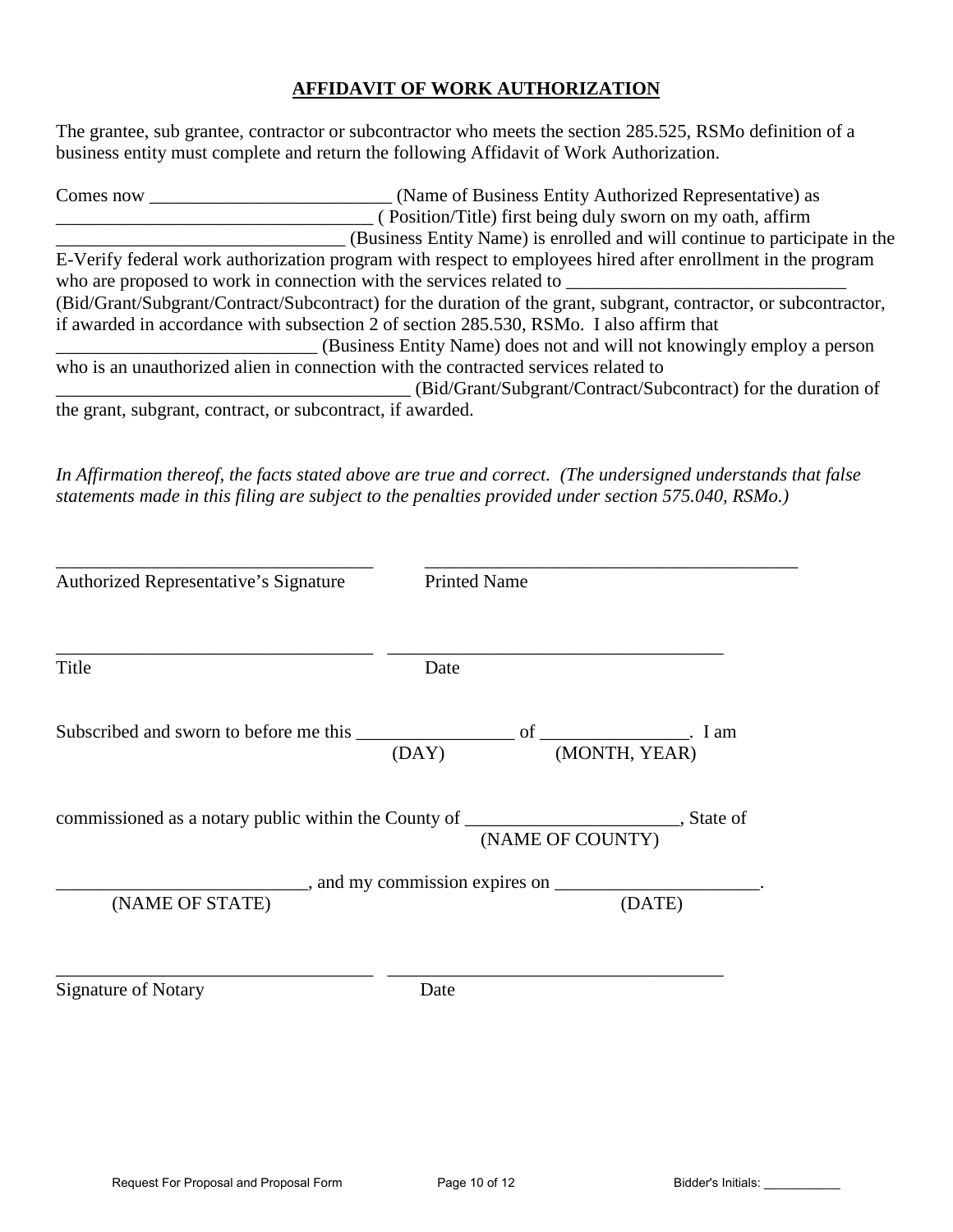## **AFFIDAVIT OF WORK AUTHORIZATION**

(Continued)

## **CURRENT BUSINESS ENTITY STATUS**

I certify that **I** certify that **I** certify that **I** certify that **I** certify that **I** certify that **I** certify that **I** certify that **I** certify that **I** certify that **I** certify that **I** certify that **I** certify that **I** entity as defined in section 285.525, RSMo pertaining to section 285.530, RSMo as stated above.

 $\overline{\phantom{a}}$  ,  $\overline{\phantom{a}}$  ,  $\overline{\phantom{a}}$  ,  $\overline{\phantom{a}}$  ,  $\overline{\phantom{a}}$  ,  $\overline{\phantom{a}}$  ,  $\overline{\phantom{a}}$  ,  $\overline{\phantom{a}}$  ,  $\overline{\phantom{a}}$  ,  $\overline{\phantom{a}}$  ,  $\overline{\phantom{a}}$  ,  $\overline{\phantom{a}}$  ,  $\overline{\phantom{a}}$  ,  $\overline{\phantom{a}}$  ,  $\overline{\phantom{a}}$  ,  $\overline{\phantom{a}}$ 

 Authorized Business Entity Authorized Business Entity Representative's Name Representative's Signature (Please Print)

Business Entity Name Date

 $\overline{\phantom{a}}$  ,  $\overline{\phantom{a}}$  ,  $\overline{\phantom{a}}$  ,  $\overline{\phantom{a}}$  ,  $\overline{\phantom{a}}$  ,  $\overline{\phantom{a}}$  ,  $\overline{\phantom{a}}$  ,  $\overline{\phantom{a}}$  ,  $\overline{\phantom{a}}$  ,  $\overline{\phantom{a}}$  ,  $\overline{\phantom{a}}$  ,  $\overline{\phantom{a}}$  ,  $\overline{\phantom{a}}$  ,  $\overline{\phantom{a}}$  ,  $\overline{\phantom{a}}$  ,  $\overline{\phantom{a}}$ 

As a business entity, the grantee, sub grantee, contractor, or subcontractor must perform/provide the following. The grantee, sub grantee, contractor, or subcontractor shall check each to verify completion/submission:

 $\Box$  Enroll and participate in the E-Verify federal work authorization program (Website: [http://www.dhs.gov/xprevprot/programs/gc\\_1185221678150.shtm;](http://www.dhs.gov/xprevprot/programs/gc_1185221678150.shtm) Phone: 888-464-4218: Email: [e-verify@dhs.gov\)](mailto:e-verify@dhs.gov) with respect to the employees hired after enrollment in the program who are proposed to work in connection with the services required herein;

AND

□ Provide documentation affirming said company's/individual's enrollment and participation in the E-Verify federal work authorization program. Documentation shall include a page from the E-Verify Memorandum of Understanding (MOU) listing the grantee's, subgrantee's, contractor's, or subcontractor's name and the MOU signature page completed and signed, at minimum, by the grantee, subgrantee, contractor, or subcontractor and the Department of Homeland Security – Verification Division; (if the signature page of the MOU lists the grantee's, subgrantee's, contractor's, or subcontrator's name, then no additional pages of the MOU must be submitted).